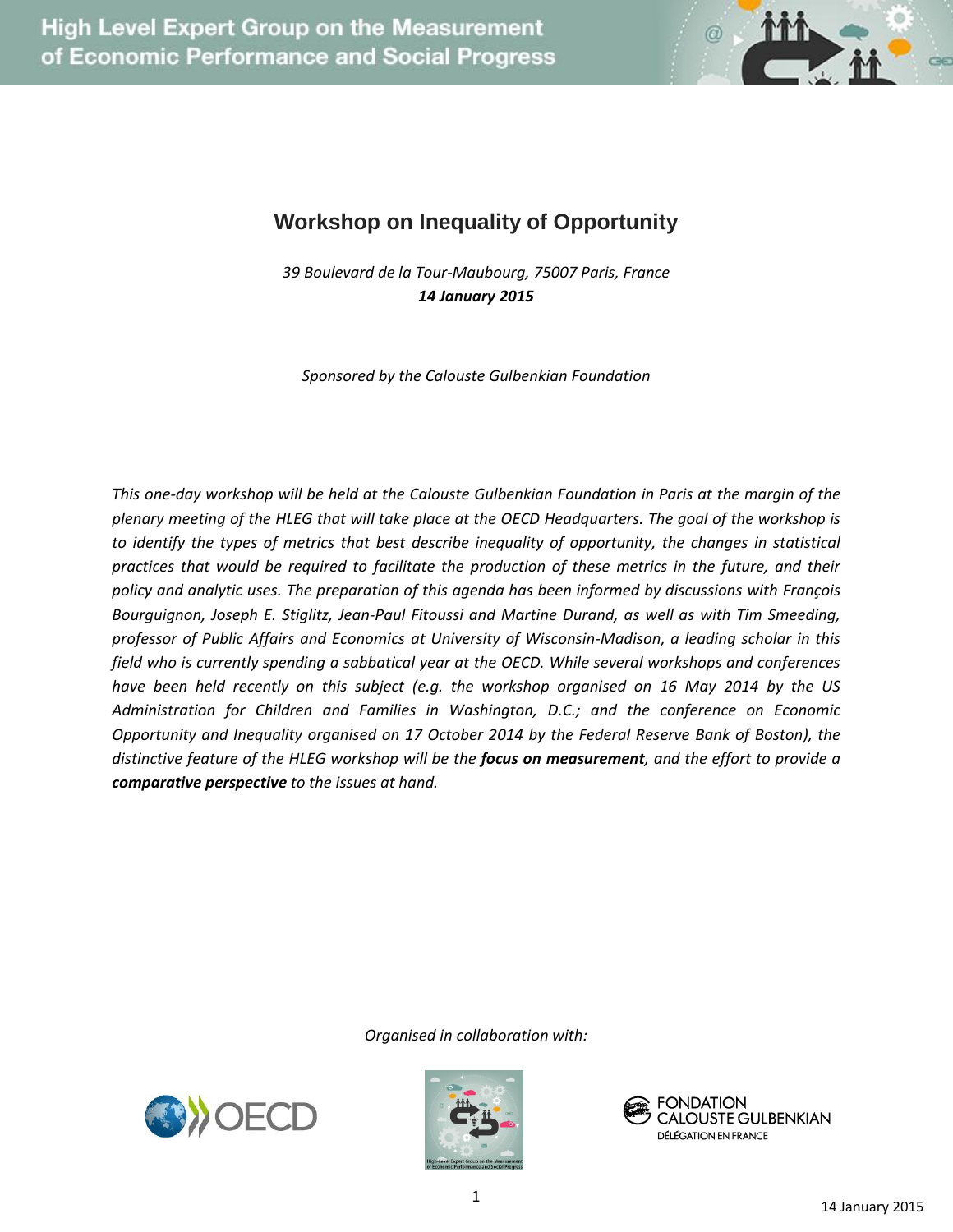

| <b>Wednesday 14 January</b> |                                                                                                                                                                                                                                                                                                                                                                                                                                                                                                                                                                                                                                                                                                                                                                                                                                                                                                                                                                                                                                                                                        |  |
|-----------------------------|----------------------------------------------------------------------------------------------------------------------------------------------------------------------------------------------------------------------------------------------------------------------------------------------------------------------------------------------------------------------------------------------------------------------------------------------------------------------------------------------------------------------------------------------------------------------------------------------------------------------------------------------------------------------------------------------------------------------------------------------------------------------------------------------------------------------------------------------------------------------------------------------------------------------------------------------------------------------------------------------------------------------------------------------------------------------------------------|--|
| $9:00 - 9:30$               | Welcome and setting the scene<br>Isabel Mota, Trustee and Member of the Board, Calouste Gulbenkian Foundation<br>Martine Durand, OECD Chief Statistician and HLEG Co-Chair<br>François Bourguignon, HLEG Coordinator of Sub-group on Multidimensional and Global<br>Inequalities<br>Joseph E. Stiglitz, HLEG Coordinator of Sub-group on Multidimensional and Global<br>Inequalities                                                                                                                                                                                                                                                                                                                                                                                                                                                                                                                                                                                                                                                                                                   |  |
| $9:30 - 11:15$              | Session 1: How should we understand the notion of 'inequality of opportunity'?:<br>concepts and theory<br>Chair: Ravi Kanbur                                                                                                                                                                                                                                                                                                                                                                                                                                                                                                                                                                                                                                                                                                                                                                                                                                                                                                                                                           |  |
|                             | Discussions of inequality of opportunity are typically marred by different concepts and<br>theoretical perspectives. On the conceptual side, relevant issues are whether the focus<br>should be on people's circumstances or on observed outcomes, the role of individual<br>effort in explaining outcomes, and the use of absolute or relative measures of mobility.<br>On the theoretical, more traditional explanations of intergenerational linkages based<br>on the human-capital model of Becker and Tomes have been confronted by other<br>perspectives, which have emphasised the importance of positional externalities or the<br>rationing of top positions. What types of concepts and measures are best suited to<br>describe inequality of opportunities? Does the human capital model provide an<br>adequate understanding of the factors at work? What other theoretical perspectives<br>are most important? What are the strengths and weaknesses of approaches to<br>inequality of opportunity that are based on simple correlations acorss generations?<br>Speakers: |  |
|                             | "Key concepts and links to welfare economics": <b>Erik Schokkaert</b> , Leuven Catholic<br>University<br>"Economic theory and practical lessons for measuring equal opportunities": Miles<br><b>Corak, Professor of Economics with the Graduate School of Public and International</b><br>Affairs, University of Ottawa<br>"Can we unambiguously rank societies in terms of their inequality of opportunity?":                                                                                                                                                                                                                                                                                                                                                                                                                                                                                                                                                                                                                                                                         |  |
|                             | Joseph E. Stiglitz, University Professor, Columbia University, Columbia Business<br>School, the Graduate School of Arts and Sciences (Department of Economics) and<br>the School of International and Public Affairs                                                                                                                                                                                                                                                                                                                                                                                                                                                                                                                                                                                                                                                                                                                                                                                                                                                                   |  |
| $11:15 - 11:45$             | Coffee Break                                                                                                                                                                                                                                                                                                                                                                                                                                                                                                                                                                                                                                                                                                                                                                                                                                                                                                                                                                                                                                                                           |  |





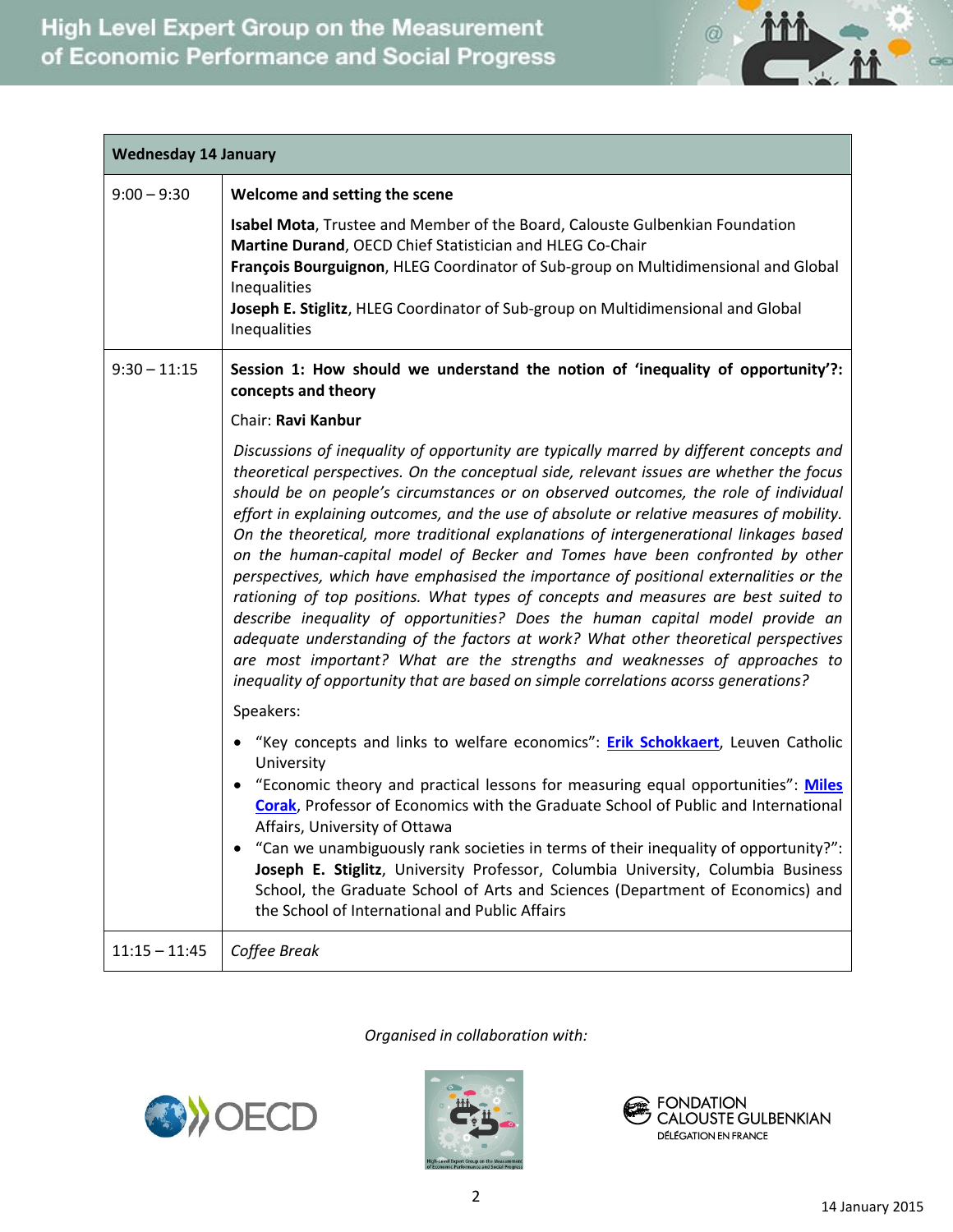

| <b>Wednesday 14 January (continued)</b> |                                                                                                                                                                                                                                                                                                                                                                                                                                                                                                                                                                                                                                                                                                                   |  |
|-----------------------------------------|-------------------------------------------------------------------------------------------------------------------------------------------------------------------------------------------------------------------------------------------------------------------------------------------------------------------------------------------------------------------------------------------------------------------------------------------------------------------------------------------------------------------------------------------------------------------------------------------------------------------------------------------------------------------------------------------------------------------|--|
| $11:45 - 13:15$                         | Session 2: What do we know about the intergenerational transmission of economic<br>resources?                                                                                                                                                                                                                                                                                                                                                                                                                                                                                                                                                                                                                     |  |
|                                         | Chair: François Bourguignon                                                                                                                                                                                                                                                                                                                                                                                                                                                                                                                                                                                                                                                                                       |  |
|                                         | Much of the evidence on inequality of opportunity relates to economic resources (i.e.<br>individual earnings, household income, wealth holdings). What do we know from<br>evidence in each of these fields? What are the links between static measures of<br>inequalities and dynamic/intergenerational ones? Are these various types of<br>intergenerational transmissions linked to each other? How are economic advantages<br>transmistted from one generation to the next? What are the transmission mechanisms<br>at work (e.g. ineheritances, networks, access to internships)? What are the links<br>between each of these transmission mechanisms and the various dimensions of<br>economic inequalities? |  |
|                                         | Speakers:                                                                                                                                                                                                                                                                                                                                                                                                                                                                                                                                                                                                                                                                                                         |  |
|                                         | "The intergenerational transmission of economic resources and the importance of<br>family background": <b>Anders Björklund</b> , Professor of Economics, Swedish Institute<br>for Social Research<br>"What are the links between (static) measures of income inequality and dynamic<br>measures of intergenerational mobility": <b>Tim Smeeding</b> , A & S Distinguished<br>Professor of Public Affairs and Economics University of Wisconsin-Madison<br>"Intergenerational transmission of household wealth and the role of bequests":<br>Daniel Waldenström, Professor of Economics, Uppsala University                                                                                                        |  |
| $13:15 - 14:30$                         | Lunch                                                                                                                                                                                                                                                                                                                                                                                                                                                                                                                                                                                                                                                                                                             |  |





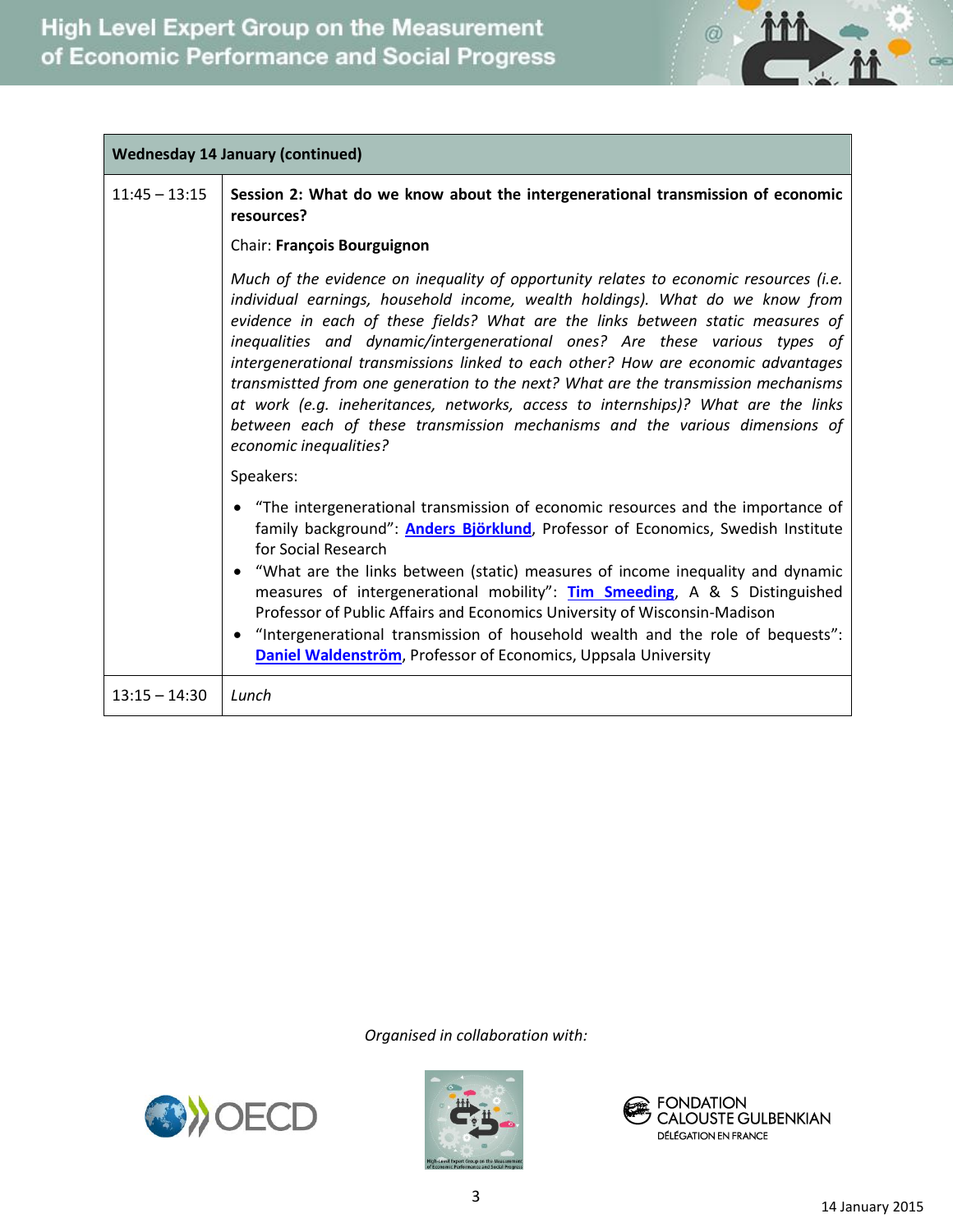

٦

| <b>Wednesday 14 January (continued)</b> |                                                                                                                                                                                                                                                                                                                                                                                                                                                                                                                                                                                                                                                                                                                                                        |  |
|-----------------------------------------|--------------------------------------------------------------------------------------------------------------------------------------------------------------------------------------------------------------------------------------------------------------------------------------------------------------------------------------------------------------------------------------------------------------------------------------------------------------------------------------------------------------------------------------------------------------------------------------------------------------------------------------------------------------------------------------------------------------------------------------------------------|--|
| $14:30 - 16:30$                         | Session 3: What do we know about the intergenerational transmission of various<br>aspects of people's quality of life?                                                                                                                                                                                                                                                                                                                                                                                                                                                                                                                                                                                                                                 |  |
|                                         | Chair: Martine Durand                                                                                                                                                                                                                                                                                                                                                                                                                                                                                                                                                                                                                                                                                                                                  |  |
|                                         | Evidence on the transmission of advantage and disadvantage across generation<br>extends to other dimensions of people's quality of life. This session will focus on the<br>available evidence on intergenerational transmission of health and education, and on<br>the role of families and geography in this transmission. Questions to be addressed<br>include: does the consideration of these fields leads to different conclusions on the<br>strengths of the links between generations? Is intergeneration transmission stronger, or<br>weaker, in the case of quality of life outcomes than in the case of economic resources?<br>What is the role of families in the inter-generational transmission of attitudes from<br>parents to children? |  |
|                                         | Speakers:                                                                                                                                                                                                                                                                                                                                                                                                                                                                                                                                                                                                                                                                                                                                              |  |
|                                         | "The effects of early life influences on socioeconomic outcomes": Bhash Mazumder,<br>Senior Economist and Research Advisor and Director, Chicago Census Research Data<br>Center<br>"Evidence on the intergenerational transmission of educational opportunities and<br>outcomes": Dirk Van Damme, Head of Innovation and Measuring Progress Division,<br><b>OECD Directorates on Education and Skills</b>                                                                                                                                                                                                                                                                                                                                              |  |
|                                         | "Families and the reproduction of inequality: How parents and partners influence<br>social mobility": Laura Tach, Assistant Professor of Policy Analysis and Management,<br><b>Cornell University</b>                                                                                                                                                                                                                                                                                                                                                                                                                                                                                                                                                  |  |
|                                         | "Should social mobility be measured and analyzed differently in low income and<br>high income economies?": Ravi Kanbur, T.H. Lee Professor of World Affairs,<br>International Professor of Applied Economics and Management and Professor of<br>Economics, Cornell University                                                                                                                                                                                                                                                                                                                                                                                                                                                                          |  |
| $16:30 - 17:00$                         | Coffee break                                                                                                                                                                                                                                                                                                                                                                                                                                                                                                                                                                                                                                                                                                                                           |  |